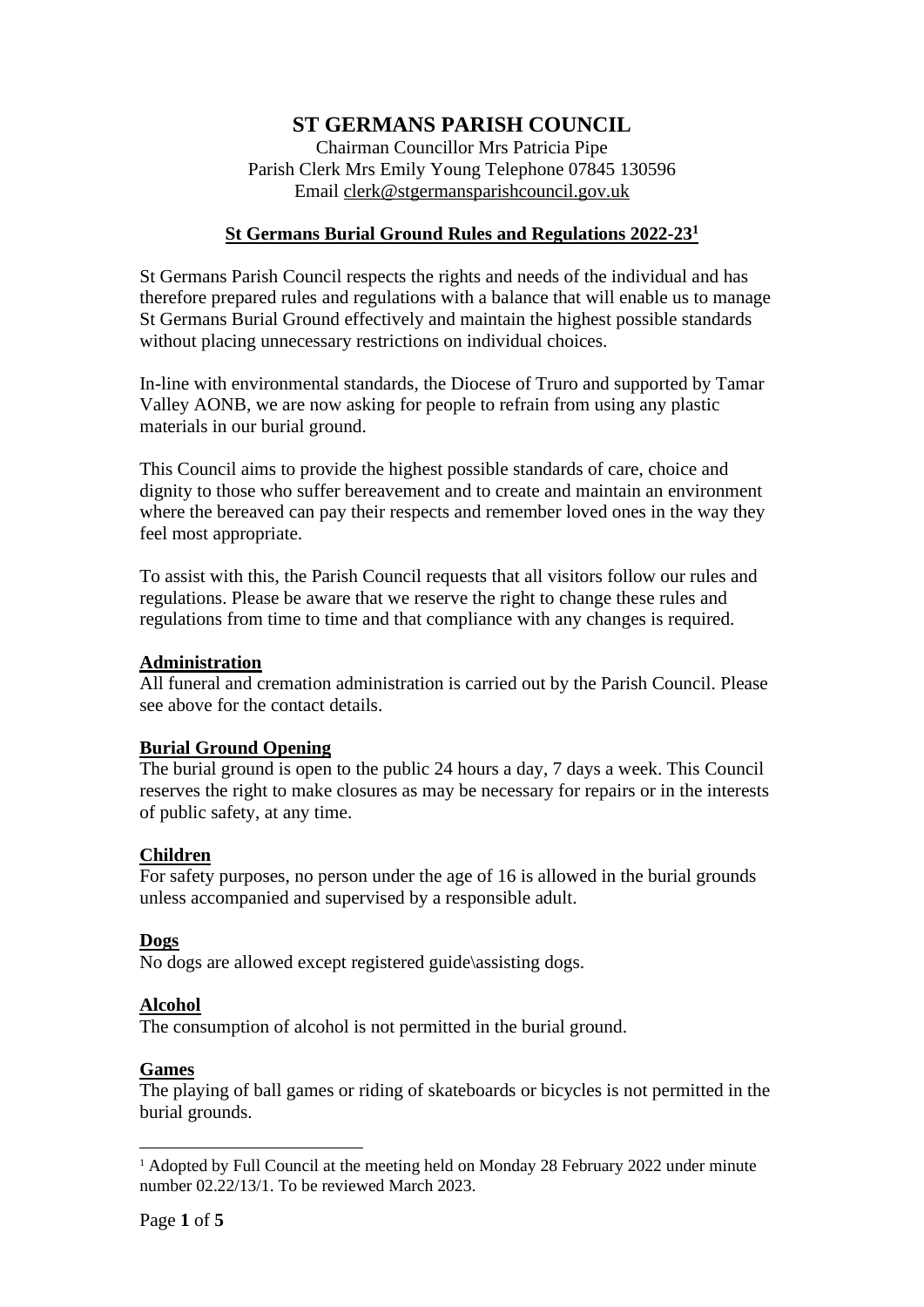# **Fees and charges**

These are available from the Parish Council office. Please be aware that we reserve the right to change the fees and charges from time to time and that compliance with any changes is required.

# **Interments**

| 1.  | All enquiries shall be made to the Clerk of the Council during office hours.                                                       |
|-----|------------------------------------------------------------------------------------------------------------------------------------|
| 2.  | Under no circumstances is a grave or urn space to be opened or re-opened without the                                               |
|     | express permission of the Parish Council.                                                                                          |
| 3.  | Whenever possible, application should be made at least seventy-two (72) hours before                                               |
|     | the proposed day of interment. The completed and signed Notice of Interment shall be                                               |
|     | returned to the Parish Council as soon as possible, together with the Burial Certificate,                                          |
|     | Parts B and C and payment of the appropriate fee(s).                                                                               |
| 4.  | In all cases of first interment, grave spaces will be allocated by the Parish Council,                                             |
|     | except where an Exclusive Right of Burial has been previously purchased for the                                                    |
|     | deceased and is still valid.                                                                                                       |
| 5.  | Urn spaces will be allocated by the Parish Council, except where an Exclusive                                                      |
|     | Right of Burial has been purchased for the cremated remains of the deceased and is                                                 |
|     | still valid. The maximum area for an ashes plot is 16cm diameter.                                                                  |
| 6.  | The interment of a body or cremated remains in the Burial Ground shall take place                                                  |
|     | only between the hours of eleven $(11)$ o'clock in the forenoon and four $(4)$ o'clock in                                          |
|     | the afternoon from the first $(1st)$ day of April to the thirtieth $(30th)$ day of September,                                      |
|     | and between the hours of eleven $(11)$ o'clock in the forenoon and three $(3)$ o'clock in                                          |
|     | the afternoon from the first $(1st)$ day of October to the thirty-first $(31st)$ day of March                                      |
|     | on weekdays; these being the prescribed hours for burial.                                                                          |
| 7.  | Every person intending to bury a body in the Burial Ground at any other hour than                                                  |
|     | those set out in Regulation 6, or on a Sunday, shall be allowed to do so, provided                                                 |
|     | suitable arrangements have been made with the Parish Council and the Chaplain,                                                     |
|     | Clergyman or Minister, or the other person who is to officiate at the funeral.                                                     |
| 8.  | Each first interment shall not be less than 2mtrs 30cm in depth, except for a child                                                |
|     | under twelve (12) years of age when 170cm shall suffice, and for a single depth grave                                              |
|     | 183cm.                                                                                                                             |
| 9.  | A grave space for the burial of persons above twelve (12) years of age shall be at                                                 |
|     | least 244cm x 122cm and those for the burial of children under twelve (12)                                                         |
|     | years of age shall be at least 138cm x 122cm.                                                                                      |
| 10. | Funeral Directors are required to use only grave diggers from the Parish Council's                                                 |
|     | approved contractors list (see Appendix One). Funeral Directors will bear the cost of                                              |
| 11. | the digging of grave and \or urn spaces.<br>To be on the approved list of contractors, grave diggers must have a Health and Safety |
|     | policy and supply the Parish Council with a copy of their current Public Liability                                                 |
|     | Insurance.                                                                                                                         |
| 12. | Grave diggers must comply with the ICCM Code of Safe Working Practice on burial                                                    |
|     | procedures, particularly on backfilling graves and must ensure the safety of all staff,                                            |
|     | contractors and visitors to the cemetery as a result of their work.                                                                |
| 13. | Funeral Directors are responsible for ensuring that grave diggers work in a                                                        |
|     | responsible and safe manner and observe the Health and Safety legislation and Codes                                                |
|     | of Practice in force at the time of excavation. All excavations must be shored up as                                               |
|     | early as possible and if left unattended for any period of time boarded up and                                                     |
|     | appropriately guarded, ideally with a locking chamber.                                                                             |
| 14. | The Funeral Director is responsible for the grave until it has settled; should                                                     |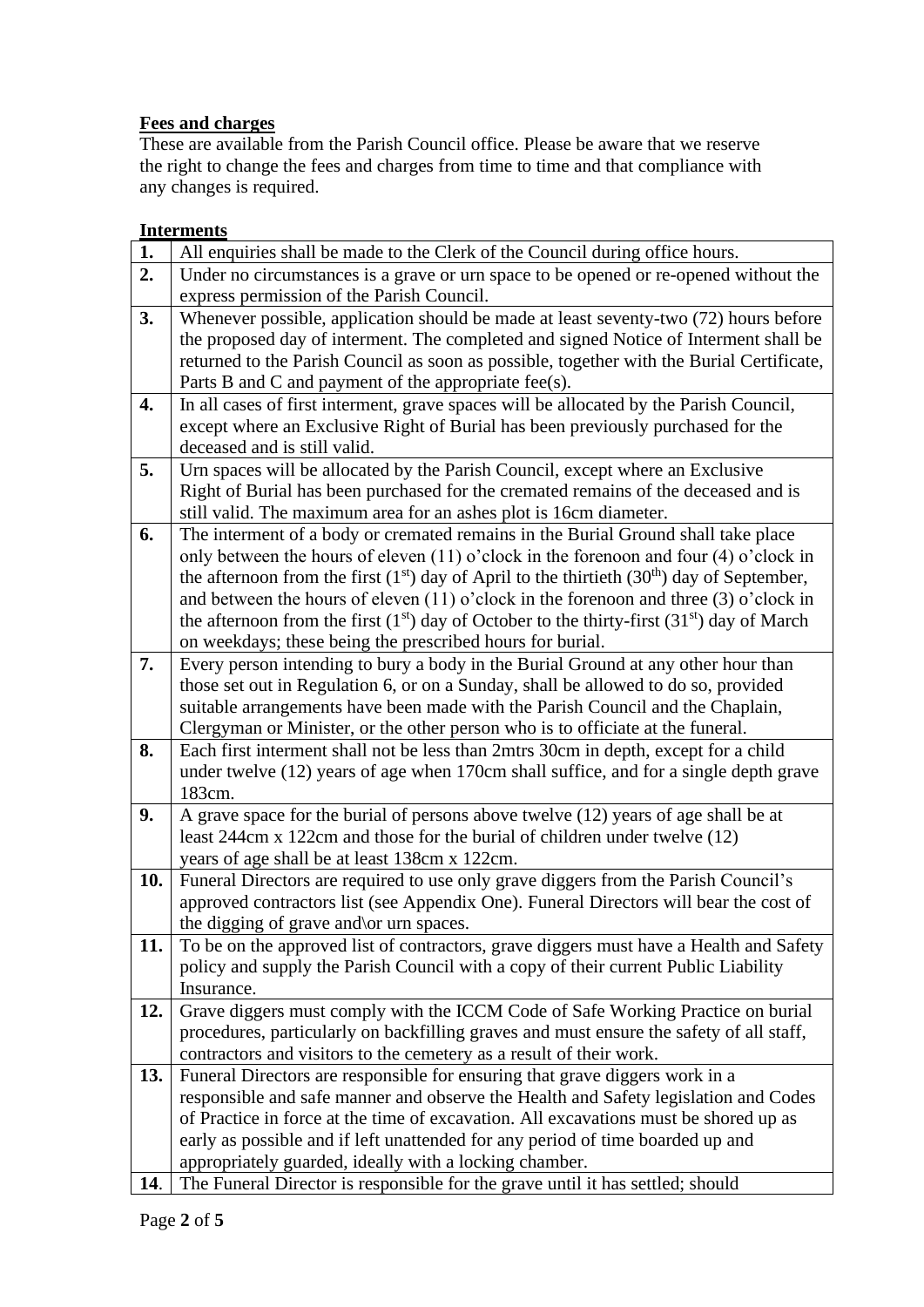|     | subsidence occur, the Funeral Director will be notified. If remedial work has not been                                                                                    |
|-----|---------------------------------------------------------------------------------------------------------------------------------------------------------------------------|
|     | completed within a reasonable period of time, then the Council may engage its own                                                                                         |
|     | contractor and seek to recover the cost from the Funeral Director. After settlement,                                                                                      |
|     | the Parish Council reserves the right to 'top up' subsided plots unless the grantee                                                                                       |
|     | formally writes to the Parish Council requesting that no subsidence 'top up' work is                                                                                      |
|     | carried out.                                                                                                                                                              |
| 15. | The approved Contractor will invoice the Funeral Director for their work.                                                                                                 |
| 16. | Where there is open ground adjacent, or in close proximity, to the grave space to be                                                                                      |
|     | opened or re-opened, the excavation spoil shall be deposited on that open ground and                                                                                      |
|     | not on adjacent graves. Where the grave is to be opened or re-opened is surrounded by                                                                                     |
|     | other graves with no open ground in close proximity, the excavated spoil may be                                                                                           |
|     | deposited on adjacent graves, provided that these are suitably protected from damage.                                                                                     |
| 17. | Before a grave or urn space is excavated, the turf is to be removed and set aside.                                                                                        |
|     | Immediately following an interment, the grave digger is required to ensure that:                                                                                          |
|     | (a) the grave space is infilled to a minimum depth of thirty (30)cms, and urn                                                                                             |
|     | spaces fifteen (15)cms, above ground level                                                                                                                                |
|     | (b) the turf is replaced on the infilled space after an interment                                                                                                         |
|     | (c) surplus soil is removed from the Burial Ground and                                                                                                                    |
|     | (d) the area surrounding the space is left in a neat and tidy condition.                                                                                                  |
|     |                                                                                                                                                                           |
|     | <b>Exclusive Rights of Burial</b>                                                                                                                                         |
| 18. | By Article 10(6) of the Local Authorities Cemeteries Order 1977, no body must be                                                                                          |
|     | buried, or cremated remains interred or scattered, in or over any grave or vault in                                                                                       |
|     | which an exclusive right of burial for the time being subsists except by, or with the                                                                                     |
|     | consent in writing of, the owner(s) of the right.                                                                                                                         |
| 19. | A grave or urn space may be reserved by applying in writing to the Parish Council for                                                                                     |
|     | the purchase of a Grant of Exclusive Right of Burial for 50 Years. The fee will be as                                                                                     |
|     | that existing at the date of application with a further fee payable on the interment (at                                                                                  |
|     | the fees at that time). 50 years commences from the date of purchase. (If a double plot                                                                                   |
|     | is purchased then up to 2 grantees will be permitted).                                                                                                                    |
| 20. | A Grant of Exclusive Right of Burial may be extended for a further period by the                                                                                          |
|     | grantee applying in writing to the Parish Council before the expiry date of the existing                                                                                  |
|     | grant. The fee shall be as that existing at the date of application. Upon expiration of a                                                                                 |
|     | Grant, or an extension thereto, all legal rights to the grave revert to the Parish Council.                                                                               |
| 21. | The Grant of Exclusive Right of Burial for 50 Years is a legal document leasing the                                                                                       |
|     | grave or urn space to the purchaser, (the grantee) who is required to notify the Parish                                                                                   |
|     | Council of any change of circumstances, e.g. change of address or telephone number,                                                                                       |
|     | details of the person who holds the Lessee's Power of Attorney, the transfer of the                                                                                       |
|     | Grant, the death of the Lessee etc. Please note ownership of Exclusive Rights does not                                                                                    |
|     | imply ownership of the land itself or the right to carry out any particular activity on                                                                                   |
|     | the grave plot. The ownership of the cemetery land including the grave surface                                                                                            |
|     | remains with St Germans Parish Council.                                                                                                                                   |
| 22. | The Parish Council reserves the right to inter a body or bodies in a grave, either<br>where a Grant of Exclusive Right of Burial was not purchased, or where an Exclusive |
|     |                                                                                                                                                                           |
|     | Right of Burial, or an extension thereto, has expired, not sooner than 25 years from<br>the date of the last interment therein.                                           |
| 23. |                                                                                                                                                                           |
|     | Transferring of Exclusive Rights of Burial may be assigned by Deed or bequeathed by<br>Will for which sight of a legal document is required by the Council. A Form of     |
|     | Assignment is issued by the Council at the time of purchase of the Exclusive Rights                                                                                       |
|     | of Burial. Further information regarding the procedure for the transfer of ownership                                                                                      |
|     |                                                                                                                                                                           |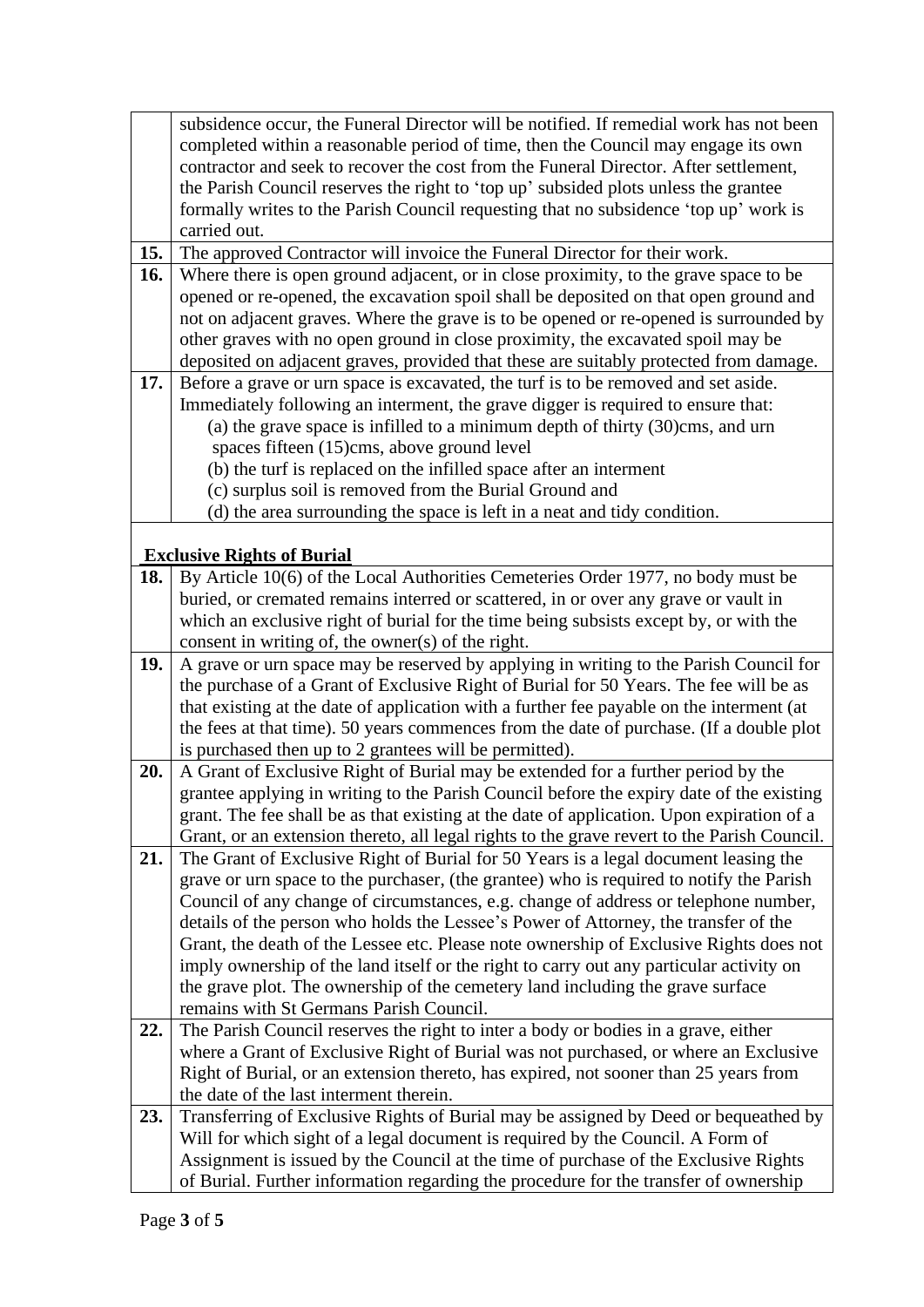|                  | during the life of the registered owner can be obtained from the Council Office.         |  |  |
|------------------|------------------------------------------------------------------------------------------|--|--|
|                  |                                                                                          |  |  |
|                  | <b>Memorial Tablets</b>                                                                  |  |  |
| 1.               | Under no circumstances is a memorial tablet as enumerated in these Regulations           |  |  |
|                  | to be brought into, or removed from, the Burial Ground without the express               |  |  |
|                  | permission of the Parish Council.                                                        |  |  |
| 2.               | An application form for all proposed memorials and inscriptions must be submitted to     |  |  |
|                  | St Germans Parish Council for approval and all appropriate fees paid, prior to any       |  |  |
|                  | works being undertaken on site. This form will usually be submitted by an accredited     |  |  |
|                  | Memorial Mason and should include measurements of the memorial.                          |  |  |
| <u>3.</u>        | All stonemasons need to be accredited by either NAMM or RQMF (BRAMM).                    |  |  |
| $\overline{4}$ . | The responsibility for the safety and upkeep, including repairs to any gravestone or     |  |  |
|                  | memorial remains solely with the grantee(s) of the grave or their successor(s) in title  |  |  |
|                  | and the Council recommends that grave owners obtain a guarantee from the Memorial        |  |  |
|                  | Mason for all work they carry out and arrange for the Memorial Mason to check the        |  |  |
|                  | memorial for defects every 5 years.                                                      |  |  |
| 5.               | Repairs to memorials are to be carried out by an accredited Memorial Mason. An           |  |  |
|                  | application for permission to carry out repairs should be submitted to St Germans        |  |  |
|                  | Parish Council.                                                                          |  |  |
| 6.               | A flat Memorial Tablet only is permitted on a grave or urn space and shall not           |  |  |
|                  | exceed the dimensions given in the Schedule of Fees, or take any form or design          |  |  |
|                  | other than that laid down and approved by the Parish Council.                            |  |  |
|                  | A standard stone vase no larger than 23cm x 23cm is the only other item of grave         |  |  |
|                  | furniture permitted and the Parish Council reserves the right to remove, and             |  |  |
|                  | dispose of, glass flower containers.                                                     |  |  |
|                  | Memorial Tablets on grave spaces shall not exceed 60cm x 60cm in size and only           |  |  |
|                  | 1 Memorial Tablet shall be permitted on each grave space. (The Parish Council will       |  |  |
|                  | however, consider individual requests for more than one memorial tablet.)                |  |  |
|                  | Memorial tablets on urn spaces should not exceed 46cm (wide) x 30cm (long) on            |  |  |
|                  | a max 16cm diameter plot.                                                                |  |  |
| 7.               | Permission for a Memorial Tablet, and/or a stone vase, shall be given on                 |  |  |
|                  | condition that they are placed, and remain in situ, at the grantee(s) sole risk and that |  |  |
|                  | St Germans Parish Council shall not be held responsible for any damage or breakage       |  |  |
|                  | which may occur to the same.                                                             |  |  |
| 8.               | The Parish Council would prefer grave and urn mounds to remain undisturbed               |  |  |
|                  | for a period of eighteen (18) months from the date of the interment to allow for         |  |  |
|                  | settlement. However, a memorial tablet and/ or a stone flower vase may be placed         |  |  |
|                  | on the grave or urn mound during that period, on condition that only the minimum         |  |  |
|                  | amount of spoil is removed to create a level platform and that the                       |  |  |
|                  | displaced soil is either dispersed over the remainder of the grave mound or removed      |  |  |
|                  | from the Burial Ground.                                                                  |  |  |
| 9.               | After the elapse of the aforesaid eighteen (18) month period, the grave or urn           |  |  |
|                  | mound may be levelled. If this is undertaken by a Monumental Mason, the works            |  |  |
|                  | shall be as specified by this Parish Council. The Parish Council reserves the right to   |  |  |
|                  | top up graves if deemed necessary.                                                       |  |  |
| 10.              | Fees for Memorial Tablets shall be paid within seven (7) days of the date of             |  |  |
|                  | application.                                                                             |  |  |
| 11.              | The Council does not accept any liability in the event of the memorial being             |  |  |
|                  | vandalised.                                                                              |  |  |
| 12.              | Pursuant to the Local Authorities Cemeteries Order 1977 the Parish Council reserves      |  |  |
|                  |                                                                                          |  |  |